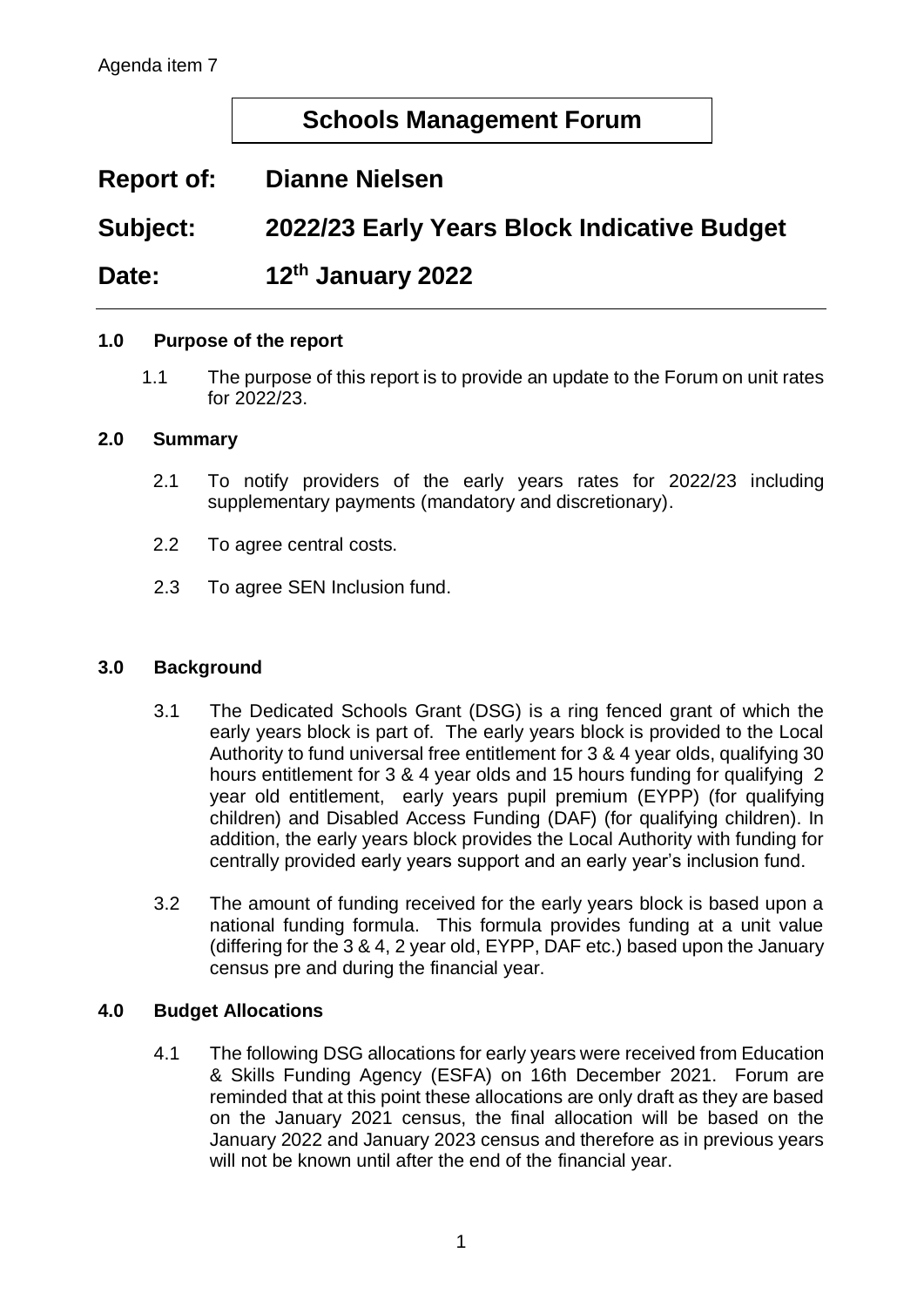| <b>Description</b>                              | 2022/23 (Provisional) |
|-------------------------------------------------|-----------------------|
| 3 & 4 Year Old Universal Entitlement            | 7,123,243             |
| 3 & 4 Year Old Additional 15 hours              | 1,856,966             |
| 2 Year Old Entitlement                          | 2,546,905             |
| Early Years Pupil Premium (EYPP)                | 232,766               |
| Disabled Access Fund (DAF)                      | 68,800                |
| <b>Maintained Nursery Supplementary Funding</b> |                       |
| <b>TOTAL</b>                                    | 11,828,680            |

- 4.2 The DSG Early Years Block, 3 & 4 year old funding allocations are based on a unit rate of £4.97 per an hour. This is an increase of 17 pence per hour from 2021/22. The rate received for 3 & 4 year olds must cover the universal hourly rate, extended hourly rate, supplements, central allocation and SEN inclusion funds. Therefore, the full rate of £4.97 cannot be passed onto providers.
- 4.3 The DSG Early Years Block, 2 year old allocation is based on a unit rate of £5.57 per hour. This is an increase of 21 pence per hour from 2021/22.
- 4.4 The EYPP allocation is based on a unit rate of £0.60 per hour. This is an increase of 7 pence per hour from 2021/22.
- 4.5 The DAF allocation is based on £800 per child, this is an increase of £185 from 2021/22.

## **5.0 Supplementary Payments**

5.1 Funding supplements are amounts of funding paid to providers in addition to the base rate to reflect local needs or policy objectives. These only apply to 3 & 4 year old funding. This is paid from the £4.97 unit rate paid to local authorities.

There are no supplementary payments for 2 year olds.

- 5.2 Middlesbrough Borough Council pay the following supplementary payments:
	- Deprivation (mandatory)
	- Flexibility (discretionary)
- 5.3 The terms and conditions of the DSG Early Years grant stipulates that the total planned value of funding supplements, must not be more than 10% of the total value of planned formula to providers.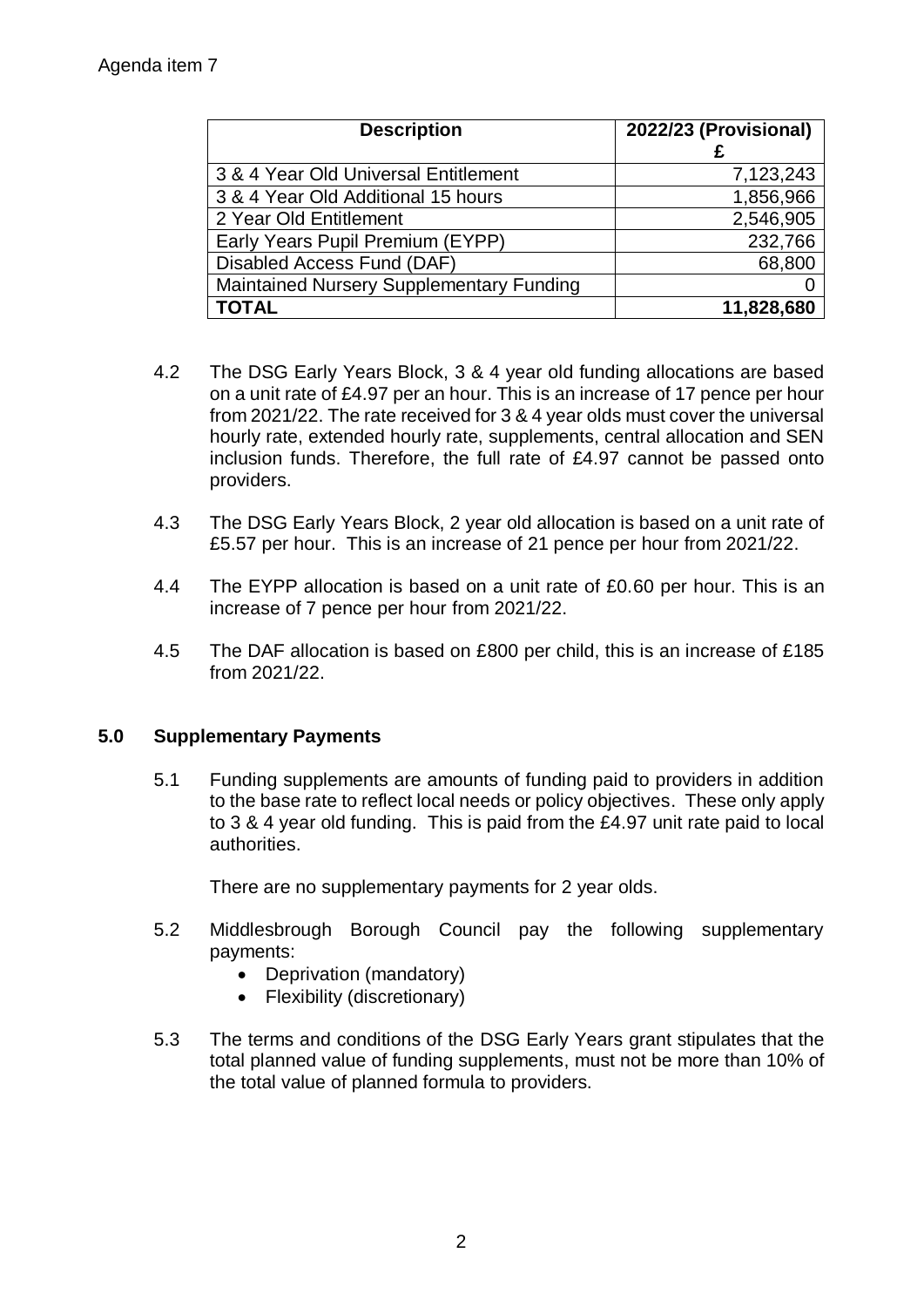## **6.0 Middlesbrough's Early Years Rates 2022/23**

6.1 The following table below summarises the early years funding rates.

| 3 & 4 Year Old Funding                                       | 2022/23<br>Rate<br>£ |
|--------------------------------------------------------------|----------------------|
| All providers - Universal Entitlement, per<br>hour per child | 4.35                 |
| All providers - Additional 15 hours, per<br>hour per child   | 4.35                 |
| Deprivation (budget)                                         | 230,000              |
| Flexible supplementary payment                               | 0.81                 |
| 2 Year Old Funding                                           |                      |
| All providers – per hour per child                           | 5.5                  |

- 6.2 The rates above are paid in line with the following notes.
- 6.3 The 3 & 4 year old rate is a universal hourly rate paid to all providers for all qualifying children. This rate covers payments for both the universal 15 hour entitlement and the 30 hours enhancement for working parents. The hourly rate paid to providers will increase by 7 pence per hour over and above the 17 pence per hour increase from the DfE, to make the increase from 2021/22 to 2022/23 to 24 pence per hour, providing a 5.8% increase.
- 6.4 Although this increase has been costed as affordable, it is dependent on the actual number of children in the April and October census (as these are not captured in the funding allocation), and the potential future impact of the Covid pandemic, therefore this increase does come with a risk of budget overspend. However it is estimated that if any overspend did occur, it could be funded through the reserve currently held from 2020/21. If an overspend did occur, future year's hourly rates would need to be reviewed.
- 6.5 The deprivation supplement is a mandatory supplement in the formula. The supplement is paid based on pupil premium children in the spring term. The payment is made by pro rata the deprivation budget by the number of children who are eligible for pupil premium in the spring term.
- 6.6 The flexibility payment is also a supplement in the formula, however this is not mandatory. It is paid to providers who offer flexibility in their offer, this will be paid at 81 pence per hour.
- 6.7 In addition to the universal base rate, EYPP is paid to qualifying children at the rate received, currently £0.60 per hour, and this is an increase of 7 pence per hour from 2021/22.
- 6.8 A disabled access fund is paid to settings for qualifying children at £800 per year in line with the national guidance, and is an increase of £185 from 2021/22.